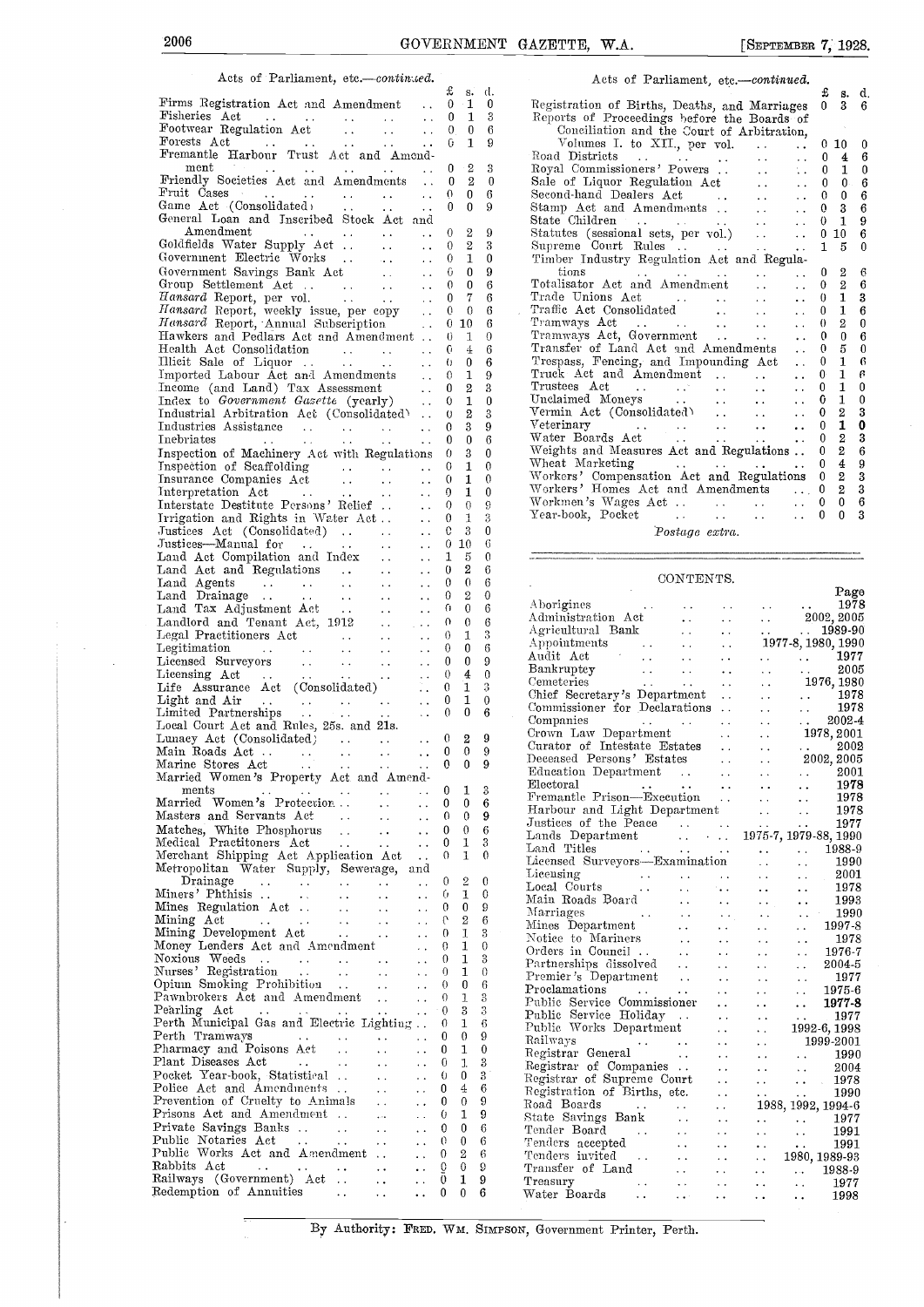

# Government Gazette

## PERTH, FRIDAY, 7 SEPTEMBER 1928 No. 42

© STATE OF WESTERN AUSTRALIA

### **CONTENTS**

Aborigines Administration Act Agricultural Bank Appointments Audit Act Bankruptcy Cemeteries Chief Secretary's Department Commissioner for Declarations Companies Crown Law Department Curator of Intestate Estates Deceased Persons' Estates Education Department Electoral Fremantle Prison—Execution Harbour and Light Department Justices of the Peace Lands Department Land Titles Licensed Surveyors—Examination Licensing Local Courts Main Roads Board Marriages Mines Department Notice to Mariners Orders in Council Partnerships dissolved Premier's Department Proclamations Public Service Commissioner Public Service Holiday Public Works Department Railways Registrar General Registrar of Companies Registrar of Supreme Court Registration of Births, etc. Road Boards State Savings Bank